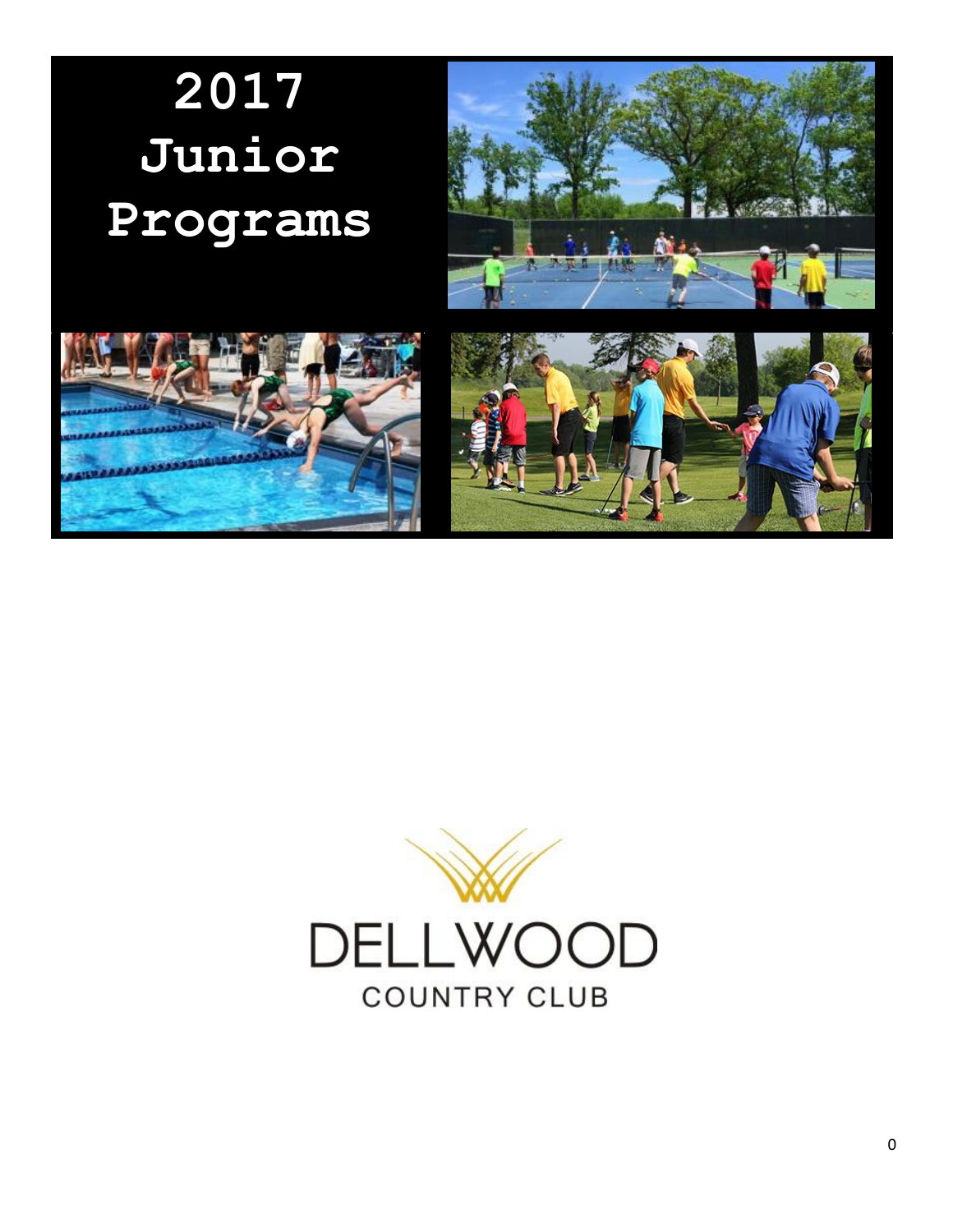# *Junior Golf Junior Golf* Junior Golf

# Junior Golf Programs

5 to 1 ratio of students to instructor will provide instruction on the physical aspects of golf along with the skills that make golf an enjoyable lifetime sport. The primary focus of Junior Golf is on skills and golf fundamentals. The enjoyment from Junior Golf comes from a sense of belonging, social interaction, improving skills and competition.

#### Future Stars

**Cost:** \$50 for Golf Members/\$80 for Athletic & Dining Members

We are very excited to kick off a new program for our youngest golfers, 5 and 6 year olds. This session will be 45 minutes on Wednesdays and our focus is introduction to the game of golf. It will consist of instruction and fun games around the practice facilities and golf course. \*Skip July  $4<sup>th</sup>$  week.

| <b>Dates</b>                                                  | Γime          |
|---------------------------------------------------------------|---------------|
| Wednesday's, June 14 <sup>th</sup> Thru July 26 <sup>th</sup> | 9:00am-9:45am |

## Junior Stars

#### **Cost:** \$120 for Golf Members/\$150 for Athletic & Dining Members

For 7-9 year olds. The student/Instructor ratio will be no more than 5 to 1. Students will work on different fundamentals each week and understand how that fundamental applies on the golf course. This session consists of 45 minutes instruction and 15 minutes on-course skills and competition. If a golfer is ready for our advanced class we will contact you (the parents) to discuss moving them up. \*Skip July  $4<sup>th</sup>$  week.

| Dates                                                     | ™e              |
|-----------------------------------------------------------|-----------------|
| Tuesday's, June 13 <sup>tn</sup> Thru Aug 1 <sup>st</sup> | 11:15am-12:15pm |

#### Stars

**Cost:** \$190 for Golf Members/\$220 for Athletic & Dining Members

Ages 10 and up. This group will be split between 6 different Professional Instructors, with a 5 to 1 student/instructor ratio. As golf instructors we are committed to helping every junior golfer accelerate their learning. Each day students will have 45 minutes of instruction on the practice facilities and 45 minutes of on-course practice. Each student will have a chance to move into our advanced class if we feel they are ready to participate and choose to do so. \*Skip July  $4<sup>th</sup>$  week.

| Dates                                                     | ⊺ime          |
|-----------------------------------------------------------|---------------|
| Tuesday's, June 13 <sup>th</sup> Thru Aug 1 <sup>st</sup> | 8:00am-9:45am |

## Junior Golf Academy

**Cost:** \$360 for Golf Members/\$390 for Athletic & Dining Members

Our Jr. Golf Academy will consist of Jr golfers 10-17 years of age that have shown ability and understanding of the fundamentals and want to improve their game. There will be a competitive aspect to drive each Jr golfer to the next level of their game. Every Tuesday they will have 45 minutes of PGA instruction and continue their day playing 9-Holes of golf.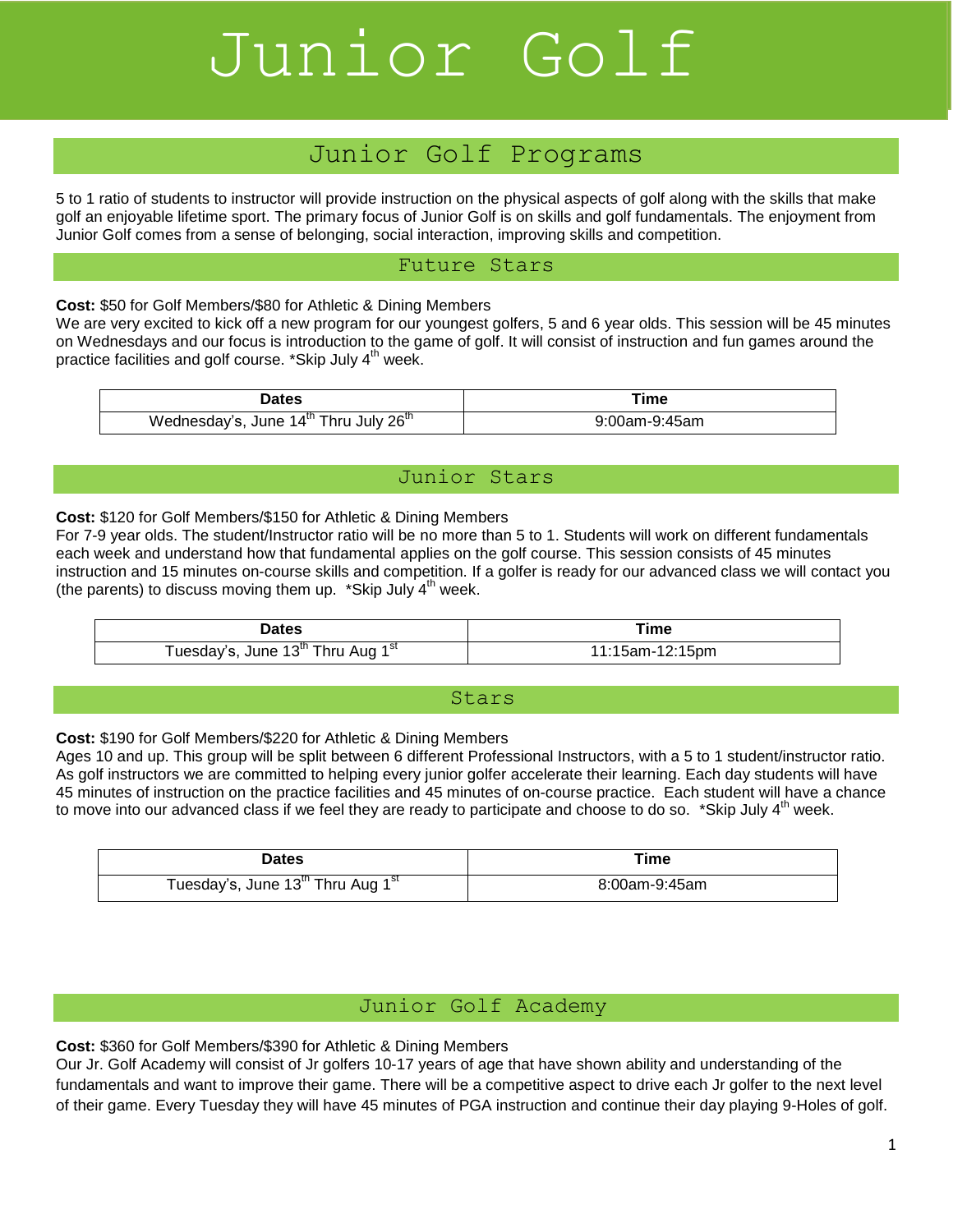They will keep score each week and hand in their scorecard so we can measure their improvement. This group will also have a 2-hour session with instructors on Thursday's 10am-noon consisting of on-course instruction, course management, rules situations, & competitions.

The Academy group is limited to 15 Jr golfers so we can maintain quality attention to each student throughout the summer. We will have a golfer evaluation the first 2 weeks of this class to make sure your child fits in this group. Evaluation consists of carrying or pushing own clubs for 9-holes along with their pace of play and passion for the game. \*Skip July 4<sup>th</sup> week

| Dates                                         | Times          |
|-----------------------------------------------|----------------|
| Tuesday, June 13 <sup>th</sup> Thru Aug 1st   | 7:00am-11:00am |
| Thursday, June 22 <sup>nd</sup> Thru Aug 17th | 10:00am-Noon   |

## Junior PGA League

**Cost:** \$225 for Golf Members/\$225 for Athletic & Dining Members

This is the 2<sup>nd</sup> year of our Dellwood Junior Traveling Golf Team. The team will be competing against other Clubs in the area. The PGA Junior Golf League is an innovative and proven way to provide more competitive junior golf rounds. Boys and girls ages 13 & under compete in a two-person scramble format which will reinforce the team concept and create an environment for learning the game.

This League will be separate from our "in-house" program and Golf Academy. We encourage Jr. league golfers to participate in both. Our Dellwood team will be comprised of 10-14 players with at least five matches against other local Clubs (WBYC, Keller, Midland Hills, etc.). Along with three home matches & three away, there will be at least four scheduled practice sessions here at Dellwood CC along with a season ending awards banquet (August  $9<sup>th</sup>$ ). Matches with other clubs have typically been scheduled on late Sunday afternoons & Evenings but won't be determined until late April.

Registration for the PGA Jr. League will also be separate from our "in-house" program and can be done online at: [www.pgajlg.com/register](http://www.pgajlg.com/register) until May 20th. To register, your participant must be a child/grandchild of a member of Dellwood CC (golf, athletic, or dining) and will need the password "dellwoodcc". You can also use this website for more information on the league and what to expect.

# Jr. Club Championship

#### **Cost:** \$20

The Junior Club Championship will feature a 9-hole & 18-hole division. The 18-holers will tee off first, followed by the 9 hole players. Winners will be awarded their trophies during the Junior Sports Banquet August 9<sup>th</sup> (lowest gross score) in each division.

| זור |  |
|-----|--|
|-----|--|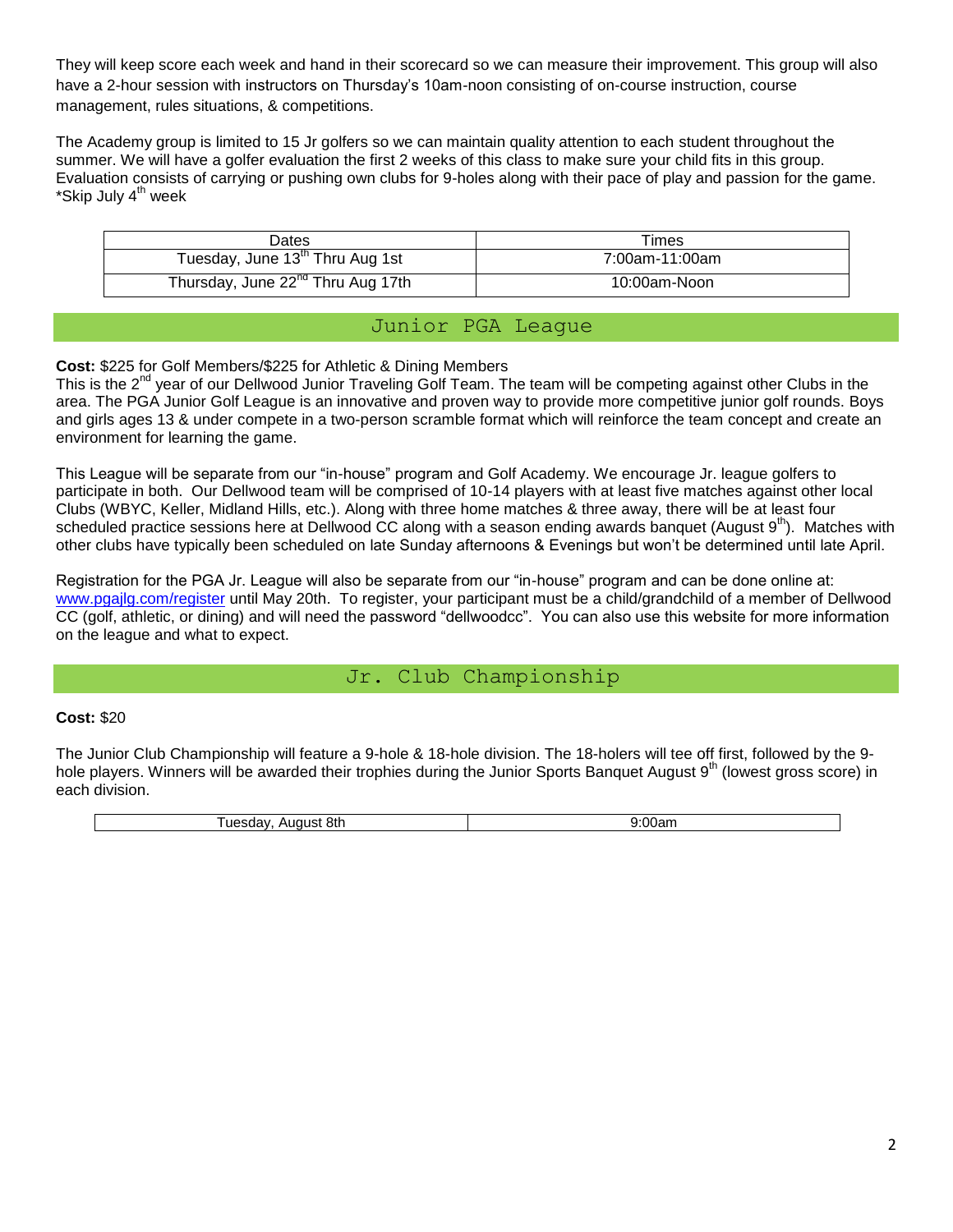# *2017 Junior Golf Sign-Up*

|                                                                                           | _Age:_________                                                                           |
|-------------------------------------------------------------------------------------------|------------------------------------------------------------------------------------------|
|                                                                                           |                                                                                          |
|                                                                                           |                                                                                          |
|                                                                                           |                                                                                          |
| Grandparent(s) Name (if participating under their Membership):                            |                                                                                          |
|                                                                                           |                                                                                          |
| Member #_____________________                                                             | Grandparent(s) Number                                                                    |
|                                                                                           |                                                                                          |
|                                                                                           |                                                                                          |
|                                                                                           | 7 Week Session June 14th - Aug 1st<br>No classes the week of the 4 <sup>th</sup> of July |
| Future Stars (Wednesdays 9:00am-9:45am) *5 week session,                                  |                                                                                          |
| Participant(s) Name:                                                                      | 5-6 Year Olds. Cost: \$50 for Golf members/\$80 for Athletic & Dining Members            |
|                                                                                           |                                                                                          |
| the control of the control of the control of the control of the control of the control of |                                                                                          |
| Junior Stars (Tuesdays 11:15am-12:15pm)                                                   |                                                                                          |
| 7-9 Year Olds                                                                             |                                                                                          |
| Cost: \$120 for Golf members/\$150 for Athletic & Dining Members<br>Participant(s) Name:  |                                                                                          |
|                                                                                           |                                                                                          |
|                                                                                           |                                                                                          |
| Stars (Tuesdays 8:00-9:45am)                                                              |                                                                                          |
| 10 and Up                                                                                 |                                                                                          |
| Cost: \$190 for Golf Members/\$220 for Athletic & Dining Members<br>Participant(s) Name:  |                                                                                          |
|                                                                                           |                                                                                          |
|                                                                                           |                                                                                          |
| Jr Golf Academy                                                                           |                                                                                          |
|                                                                                           | (Tuesdays 7:00am-11:00am & Thursdays 10:00am-Noon) *Thurday's thru Aug 17th              |
| Cost: \$360 for Golf Members/\$390 for Athletic & Dining Members<br>Participant (s) Name: |                                                                                          |
|                                                                                           |                                                                                          |
|                                                                                           |                                                                                          |
| <b>PGA Junior Golf League</b>                                                             |                                                                                          |
|                                                                                           | Cost: \$225 for All Members *Separate sign-up online at pgajlg.com, password: dellwoodcc |
| Participant (s) Name:                                                                     |                                                                                          |
|                                                                                           |                                                                                          |
| Junior Fun Day! (Tuesday, August 22 <sup>rd</sup> )                                       |                                                                                          |
| Cost: \$TBD<br>Participant (s) Name:                                                      |                                                                                          |
|                                                                                           |                                                                                          |
|                                                                                           |                                                                                          |
| Year-end Sports Banquet, August 9 <sup>th</sup> (see details on final page)               |                                                                                          |
|                                                                                           |                                                                                          |
|                                                                                           |                                                                                          |
|                                                                                           |                                                                                          |
|                                                                                           |                                                                                          |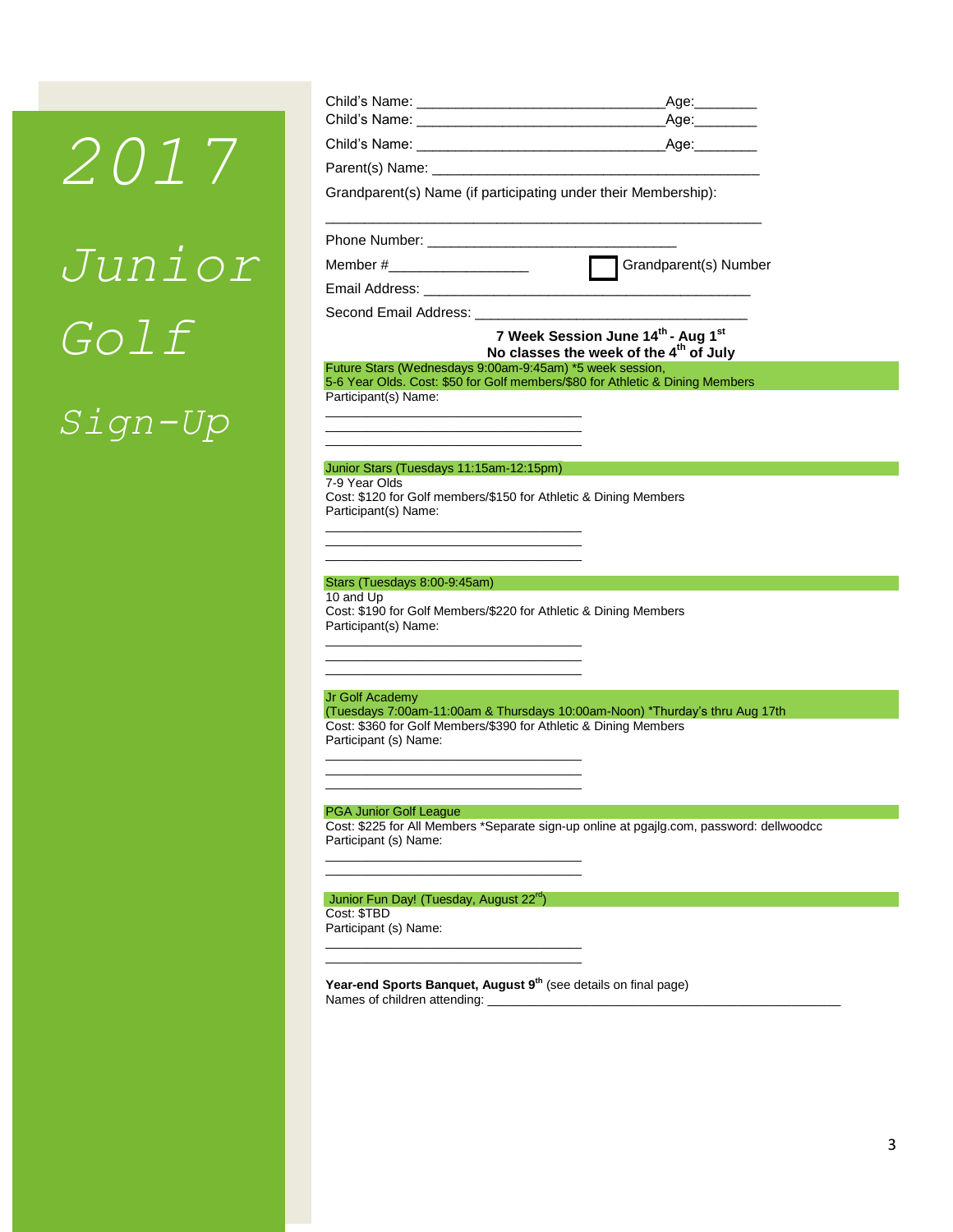# Junior Tennis

#### Please contact Peg Kelly with any questions or comments on the Tennis Program. Direct Line: (651) 246-1662 or by email: [pkelly4@comcast.net](mailto:pkelly4@comcast.net)

#### **There will be 2 Five week sessions: Session 1: June 12th - July 20th (off week of July 3rd) Session 2: July 24th - Aug 24th**

#### **Pee Wees**

Juniors ages 3-4. Kids will work on movement, balance and agility while playing fun games and activities. **Cost:** \$90 for a 5 week session.

**Future Stars**

Juniors ages 5-7. The emphasis is on having fun while learning to play the game. Players will be introduced to the basic strokes, practice hand-eye coordination and court movement while learning to enjoy tennis. **Cost:** \$130 for a 5 week session.

## **Hitters**

Kids ages 8-10. Introduction of basic tactics and match play will be emphasized. Players will work on stroke production, court movement, tennis terminology, scoring and basic rally skills through ball feed drills and games. **Cost:** \$145 a session based on 2x a week / \$210 for 3x a week.

## **Players**

Kids ages 11-12. These players will work on advanced stroke and movement patterns along with more advanced spins and point strategies. This class stresses stroke production, singles and doubles court positioning and movement. **Cost:** \$210 a session based on 2x a week / \$290 a session based on 3x per week.

## **Advanced Juniors**

Kids ages 13 and older. There will be Friday matches throughout the summer against other clubs. **Cost:** \$210 a session based on 2x a week / \$290 a session based on 3x per week.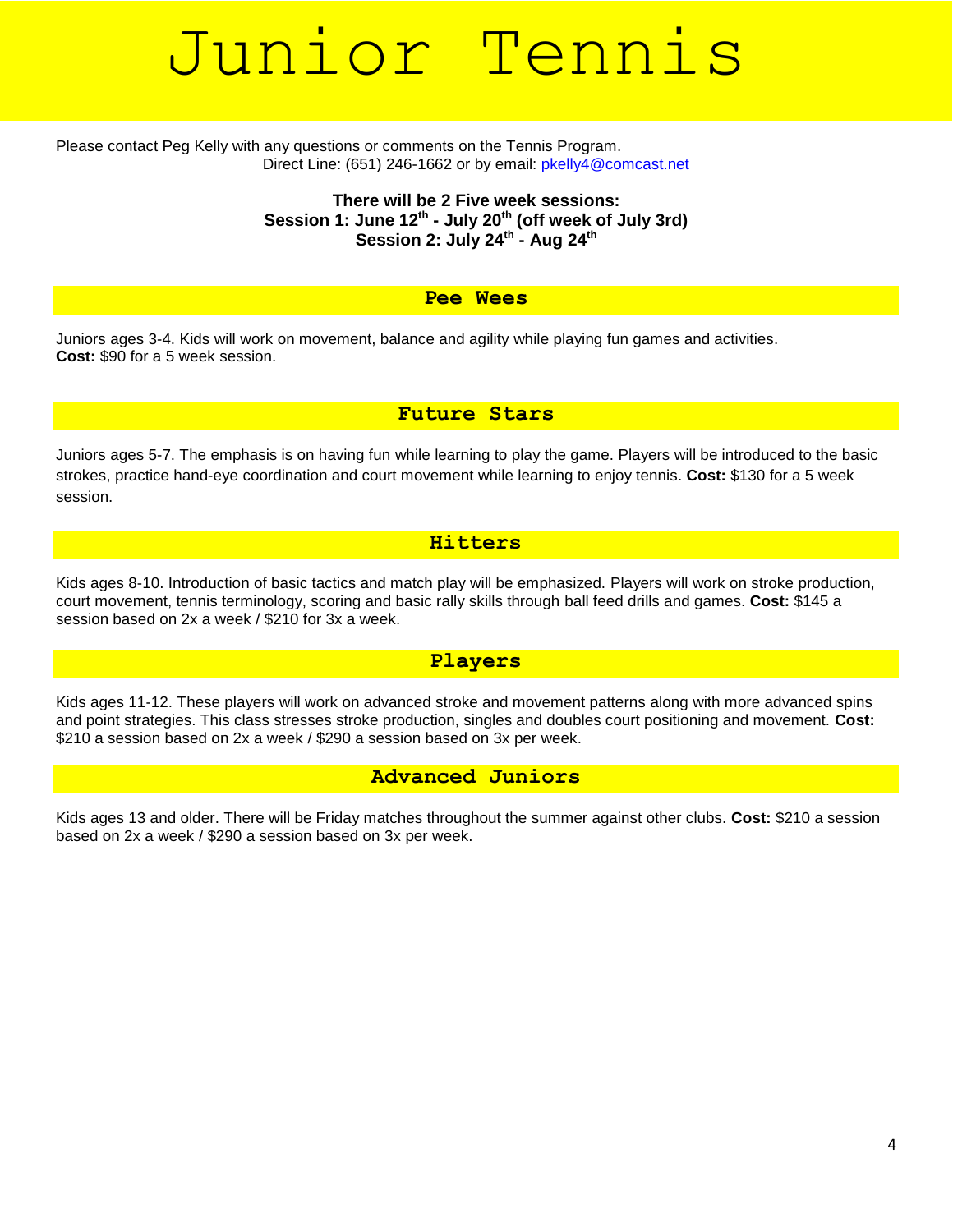*2017 Junior Tennis Sign-Up*

|                                                                | Age: ______________   |
|----------------------------------------------------------------|-----------------------|
|                                                                |                       |
| Grandparent(s) Name (if participating under their membership): |                       |
|                                                                |                       |
|                                                                |                       |
|                                                                |                       |
|                                                                | Grandparent(s) Number |
| Select Session(s):                                             |                       |
| Session I June 12th-July 20th (off week of July 3rd)           |                       |

\_\_\_\_ Session II **July 24th- Aug 24th**

| <b>Class</b><br>✓                  | <b>Day</b>  | <b>Time</b>      |
|------------------------------------|-------------|------------------|
|                                    |             |                  |
| Pee Wees (3-4yr)                   | M&W         | 10:30am-11:00am  |
| <b>Future Stars (5-7yr)</b>        | M&W         | 10:30am-11:15am  |
| Hitters (8-10yr)                   | М           | 11:15 am-12:15pm |
| Hitters (8-10yr)                   | $\mathsf T$ | 8:45am-9:45am    |
| Hitters (8-10yr)                   | TH          | 8:45am-9:45am    |
| Players (11-12yrs)                 | $\top$      | 11:30am-1:00pm   |
| Players (11-12yr)                  | W           | 8:45am-10:15pm   |
| Players (11-12yrs)                 | <b>TH</b>   | 12:30pm-2:00pm   |
| Advanced Juniors<br>$(13+)$        | $\top$      | 11:30am-1:00pm   |
| <b>Advanced Juniors</b><br>$(13+)$ | W           | 8:45am-10:15am   |
| <b>Advanced Juniors</b><br>$(13+)$ | <b>TH</b>   | 12:30pm-2:00pm   |

**Year-end Sports Banquet August 9th** (see details on final page)

\_\_\_\_\_\_\_\_\_\_\_\_\_\_\_\_\_\_\_\_\_\_\_\_\_\_\_\_\_\_\_\_\_\_\_\_\_\_\_\_\_\_\_\_\_\_\_\_\_\_\_\_\_

Names of children attending: \_\_\_\_\_\_\_\_\_\_\_\_\_\_\_\_\_\_\_\_\_\_\_\_\_\_\_\_\_\_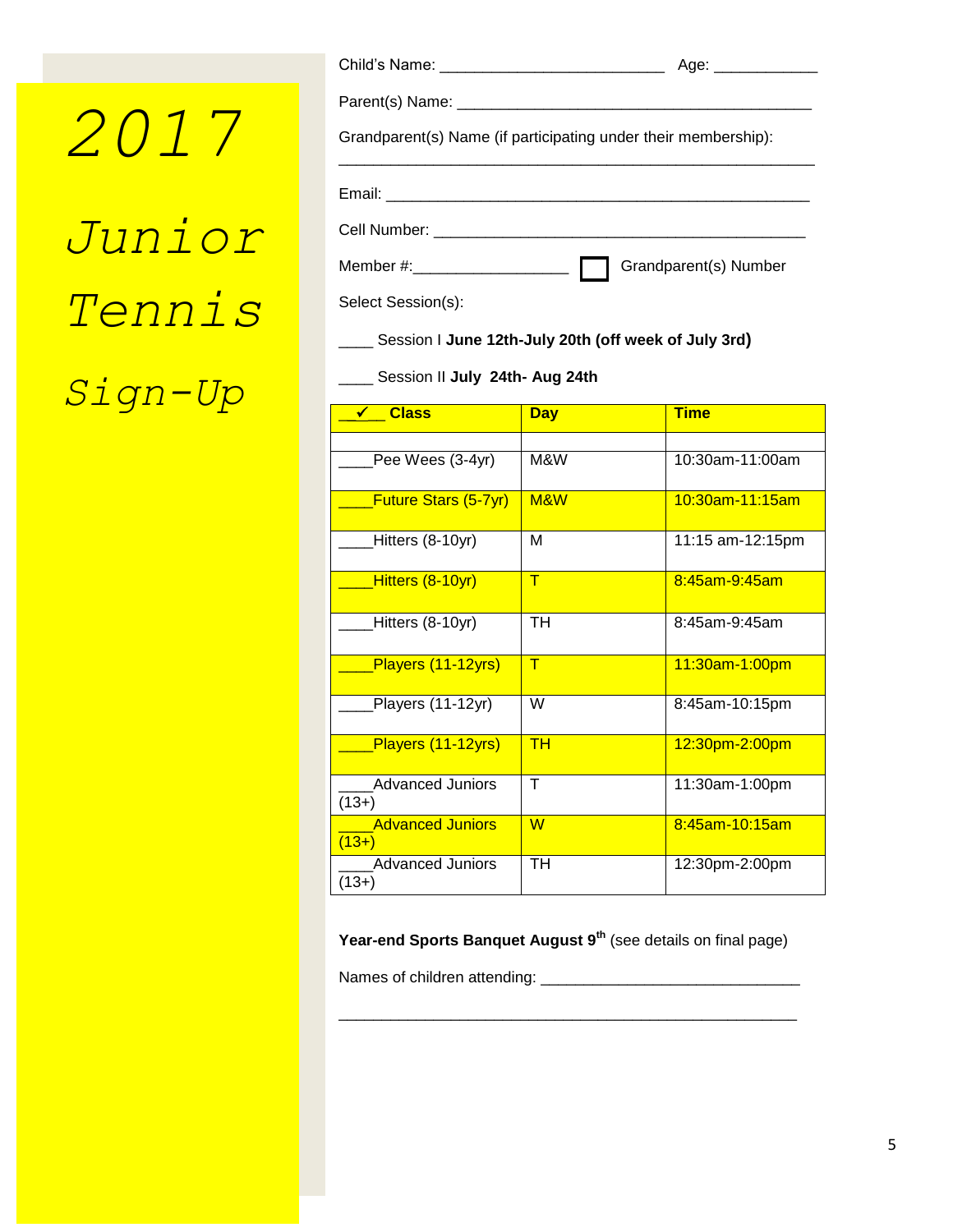# Swim Club

The Dellwood Swim Club is a summer sports program for kids ages 6 to 16. Our goal is to provide a supportive environment and a true team experience for all those involved. Joining the Swim Club is a great way to make new friends, learn about the sport and have an exciting and productive summer. Our season runs from June 12th – July 27th.

We hold practice every Monday through Friday and kids can choose to compete in 6 dual meets with other teams around the metro area. Meets are held on various Tuesdays and Thursdays (see schedule below). On days of swim meets, there are no morning practices.

#### Swim Club Practice Times

| Monday through Friday, Except Meet Days | 10:00am-11:00am |
|-----------------------------------------|-----------------|
| Begins June 12                          |                 |

# Interclub Swim Club 2017 Schedule

| Date              | Location                   | Time                          |
|-------------------|----------------------------|-------------------------------|
| Thursday, June 15 | Dellwood @ University Club | 11:00am Warm Up/11:30am Start |
| Tuesday, June 27  | Pool & Yacht @ Dellwood    | 9:30am Warm Up/10:00 Start    |
| Tuesday, June 29  | Dellwood @ WBYC            | 9:00am Warm Up/9:30am Start   |
| Thursday, July 13 | Dellwood @ Town & Country  | 8:30am Warm Up/9:00am Start   |
| Tuesday, July 18  | Bracketts @ Dellwood       | 9:30am Warm Up/10:00am Start  |
| Tuesday, July 25  | Dellwood @ Tennis Club     | 12:30pm Warm Up/1:00pm Start  |
| Thursday, July 27 | All Clubs @ Bluewater      | 8:00am Warm Up/9:00am Start   |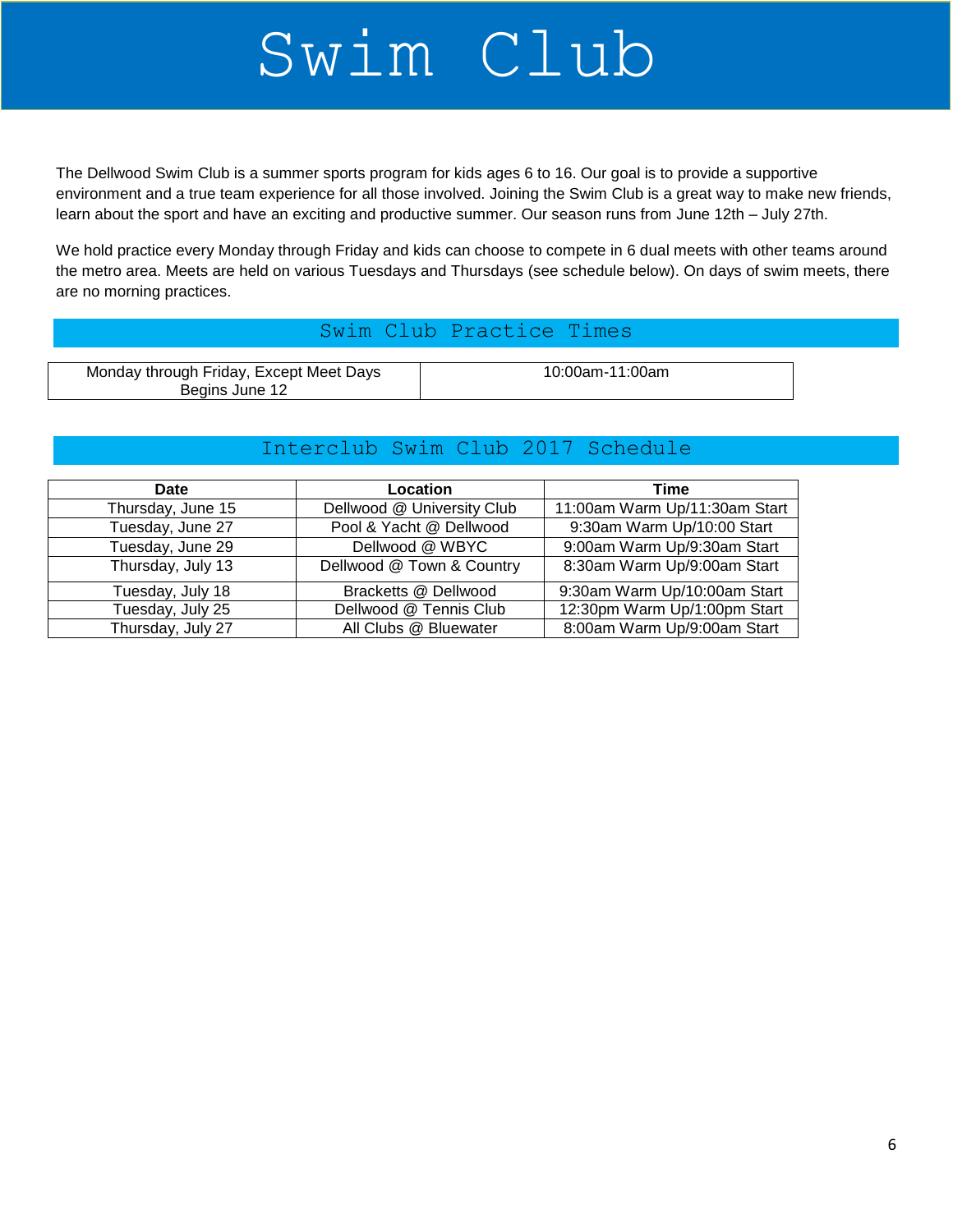*2017 Swim Club Sign-Up*

| Grandparent(s) Name (if participating under their membership): |  |
|----------------------------------------------------------------|--|
|                                                                |  |
|                                                                |  |
| Member #: ______________<br>Grandparent(s) number              |  |

| Child's Name: | Age:    |
|---------------|---------|
| Child's Name: | _Age: _ |
| Child's Name: | Age:    |
| Child's Name: | Age:    |

| Fee:                         |  |
|------------------------------|--|
| \$125 x (# of swimmers) = \$ |  |

**Year-end Sports Banquet, August 9th** (see details on final page)

\_\_\_\_\_\_\_\_\_\_\_\_\_\_\_\_\_\_\_\_\_\_\_\_\_\_\_\_\_\_\_\_\_\_\_\_\_\_\_\_\_\_\_\_\_\_\_\_\_\_\_\_\_\_\_

Names of Children attending: \_\_\_\_\_\_\_\_\_\_\_\_\_\_\_\_\_\_\_\_\_\_\_\_\_\_\_\_\_\_\_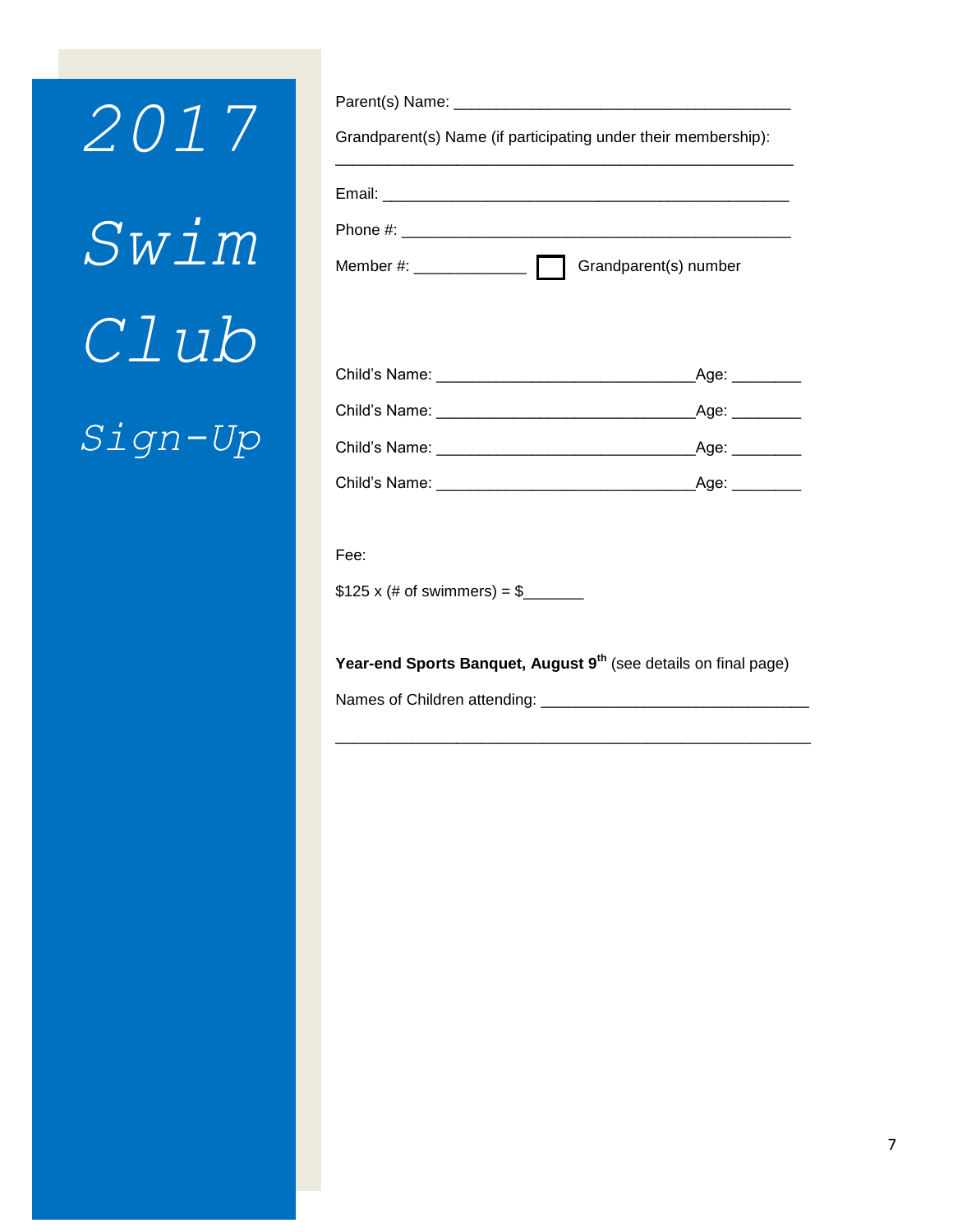# *2017 Swim Lesson Sign-Up*

|                                                                | _Age: _______________ |
|----------------------------------------------------------------|-----------------------|
|                                                                |                       |
| Grandparent(s) Name (if participating under their membership): |                       |
|                                                                |                       |
|                                                                |                       |
| Email:                                                         |                       |

**Swim Lessons (Check all that apply):**

| Session I June 12-June 29 (3 week)   | <b>Cost: \$75</b>  |
|--------------------------------------|--------------------|
| Session II July 10-August 3 (4 week) | <b>Cost: \$100</b> |

\_\_\_\_ Session III **August 7-August 25 (3 week) Cost: \$75**

| Day  | <b>Time</b>     |  |
|------|-----------------|--|
| M&W  | 11:00am-11:30am |  |
| M&W  | 11:30am-12:00pm |  |
| M&W  | 12:00pm-12:30pm |  |
| M&W  | 12:30pm-1:00pm  |  |
| M&W  | 1:00pm-1:30pm   |  |
| M&W  | 1:30pm-2:00pm   |  |
| M&W  | 2:00pm-2:30pm   |  |
| M&W  | 2:30pm-3:00pm   |  |
| M&W  | 3:00pm-3:30pm   |  |
| T&TH | 4:00pm-4:30pm   |  |
| T&TH | 4:30pm-5:00pm   |  |
| T&TH | 5:00pm-5:30pm   |  |
| T&TH | 5:30pm-6:00pm   |  |
| T&TH | 6:00pm-6:30pm   |  |
| T&TH | 6:30pm-7:00pm   |  |

#### **Weather Conditions:**

Some days it's cold and rainy. Swim team members and lessons swimmers will be notified prior to the start of swim club by email or the lesson by phone call. Lessons that are cancelled due to weather will be rescheduled with the instructor.

\*Siblings of similar age and ability may be in lessons together.